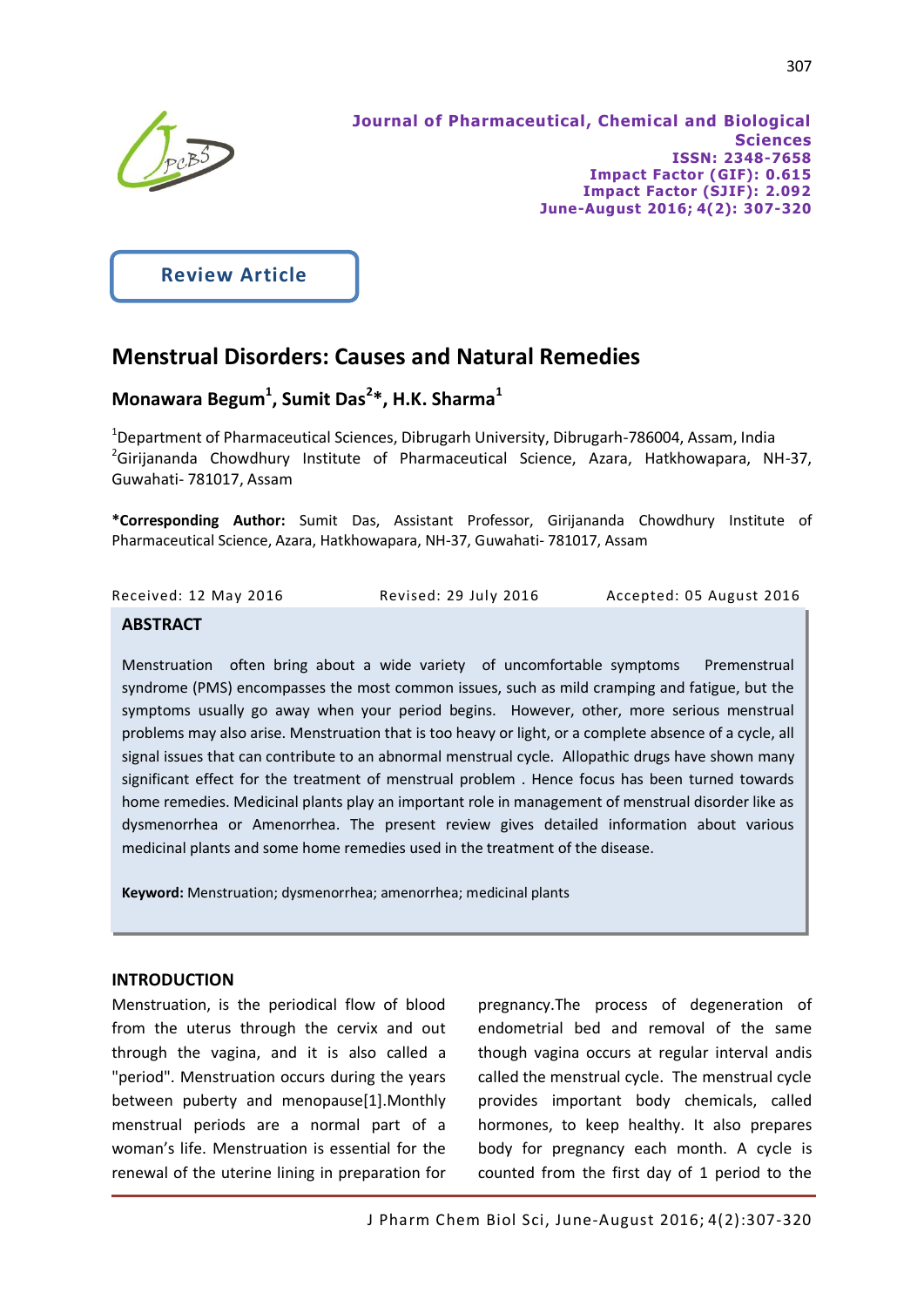first day of the next period. The average menstrual cycle is 28 days long. Cycles can range anywhere from 21 to 35 days in adults and from 21 to 45 days in young teen [2].

It is intended to discuss about this physiological process and associated complications in detail in the following sections including traditional ways to get relief from such discomforts

highlighting the herbs and home remedies commonly used.

#### *Phases of Menstrual cycle*

The entire duration of a Menstrual cycle can be divided into four main phases (Fig. 1)such as - Menstrual phase (From day 1 to 5) ,Follicular phase (From day 1 to 13),Ovulation phase (Day 14) ,Luteal phase (From day 15 to 28).



**Fig.1: Phases of menstrual cycle [3]**

#### 1. Menstrual phase (day 1-5)

Menstrual phase begins on the first day of menstruation and lasts till the 5th day of the menstrual cycle. The following events occur during this phase [3]:

- The uterus sheds its inner lining of soft tissue and blood vessels which exits the body from the vagina in the form of menstrual fluid.
- Blood loss of 10 ml to 80 ml is considered normal.
- During these phase cramps may occur due to the contraction of the uterine and the abdominal muscles to expel the menstrual fluid.

#### 2. Follicular phase (day 1-13)

This phase also begins on the first day of menstruation, but it lasts till the 13th day of the menstrual cycle. The following events occur during this phase [4]:

 The pituitary gland secretes a hormone that stimulates the egg cells in the ovaries to

grow. One of these egg cells begins to mature in a sac-like-structure called follicle. It takes 13days for the egg cell to reach maturity.

 While the egg cell matures, its follicle secretes a hormone that stimulates the uterus to develop a lining of blood vessels and soft tissue called endometrium.

## 3. Ovulation phase (day 14)

On the 14th day of the cycle, the pituitary gland secretes a hormone that causes the ovary to release the matured egg cell. The released egg cell is swept into the fallopian tube by the cilia of the fimbriae. Fimbriae are finger like projections located at the end of the fallopian tube close to the ovaries and cilia are slender hair like projections on each Fimbria[3].

4. Luteal phase (day 15-28)

This phase begins on the 15th day and lasts till the end of the cycle. The following events occur during this phase[5]: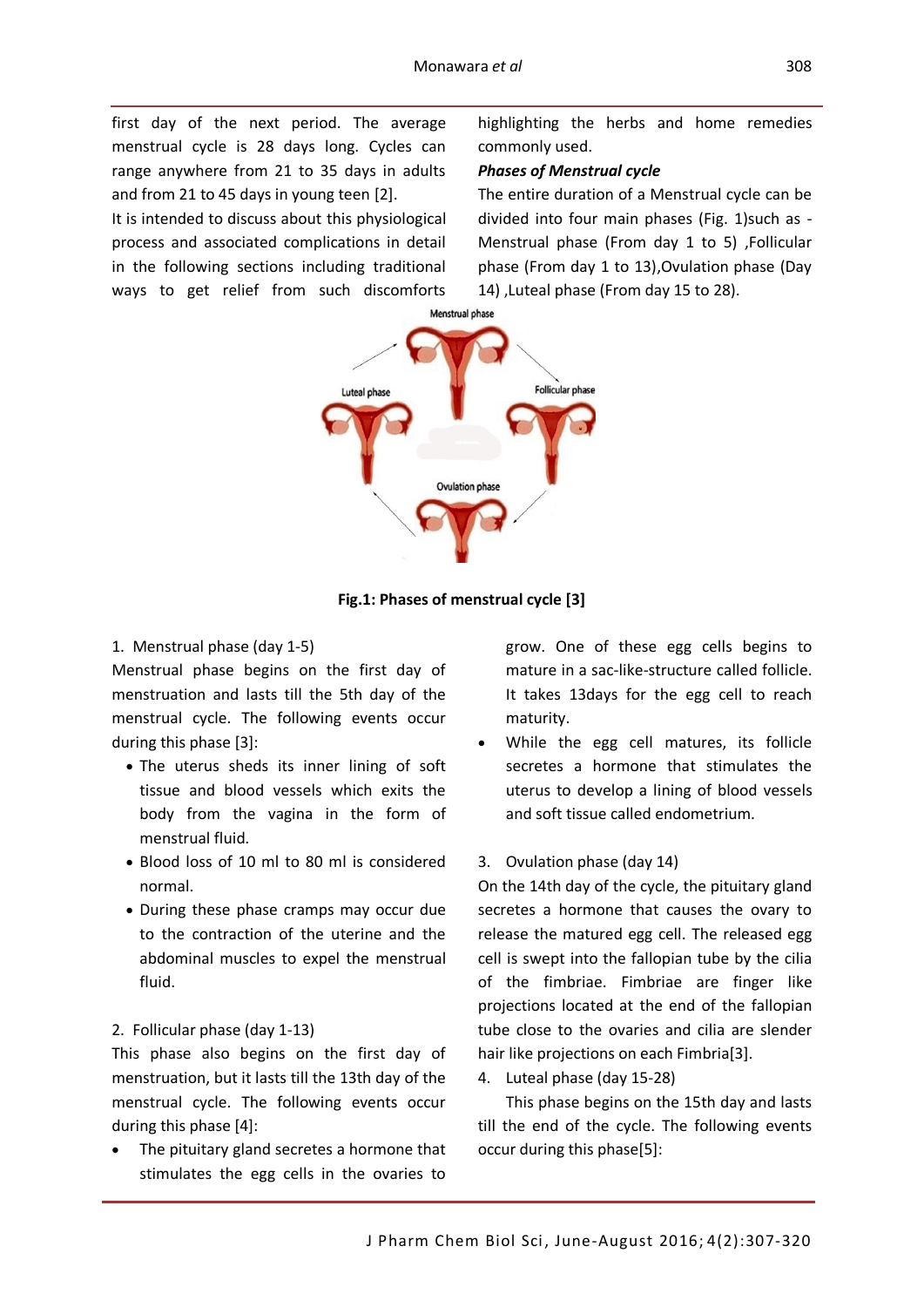- The egg cell released during the ovulation phase stays in the fallopian tube for 24 hours.
- If a sperm cell does not impregnate the egg cell within that time, the egg cell disintegrates.
- The hormone that causes the uterus to retain its endometrium gets used up by the end of the menstrual cycle. This causes the menstrual phase of the next cycle to begin.

## *Menstrual Disorders*

There are a number of different menstrual disorders. Problems can range from heavy, painful periods to no periods at all. There are many variations in menstrual patterns, but in general women should be concerned when periods come fewer than 21 days or more than 3 months apart, or if they last more than 10 days. Such events may indicate ovulation problems or other medical conditions.

#### *Dysmenorrhea (Painful Cramps)*

Dysmenorrhea is severe, frequent cramping during menstruation. Pain occurs in the lower abdomen but can spread to the lower back and thighs. Dysmenorrhea is usually referred to as primary or secondary.

- *Primary dysmenorrhea.* Primary dysmenorrhea is cramping pain caused by menstruation. The cramps occur from contractions in the uterus and are usually more severe during heavy bleeding.
- *Secondary dysmenorrhea*. Secondary dysmenorrhea is menstrual-related pain that accompanies another medical or physical condition, such as endometriosis or uterine fibroids [6].

#### *Menorrhagia (Heavy Bleeding)*

Menorrhagia is menstrual flow that lasts longer and is heavier than normal. The bleeding occurs at regular intervals (during periods). It usually lasts more than 7 days and women lose an excessive (more than 80 mL) amount of blood.

Menorrhagia is often accompanied by dysmenorrhea because passing large clots can cause painful cramping.

#### *Amenorrhea (Absence of Menstruation)*

Amenorrhea is the absence of menstruation. There are two categories: *primary* amenorrhea and *secondary* amenorrhea. These terms refer to the time when menstruation stops:

- Primary amenorrhea occurs when a girl does not begin to menstruate by age 16. Girls who show no signs of sexual development (breast development and pubic hair) by age 13 should be evaluated by a doctor. Any girl who does not have her period by age 15 should be evaluated for primary amenorrhea.
- Secondary amenorrhea occurs when periods that were previously regular stop for at least 3 months.

#### *Oligomenorrhea*

Oligomenorrhea (Light or Infrequent Menstruation)is a condition in which menstrual cycles are infrequent, greater than 35 days apart. It is very common in early adolescence and does not usually indicate a medical problem [7].

#### *Premenstrual Syndrome (PMS)*

Premenstrual syndrome (PMS) is a set of physical, emotional, and behavioral symptoms that occur during the last week of the luteal phase (a week before menstruation) in most cycles. The symptoms typically do not start until at least day 13 in the cycle, and resolve within 4 days after bleeding begins. Women may begin to have premenstrual syndrome symptoms at any time during their reproductive years, but it usually occurs when they are in their late 20s to early 40s.

#### *Causes of Painful Menstrual Cramps*

There could be some factors that lead to menstrual cramps. Given below are a few of the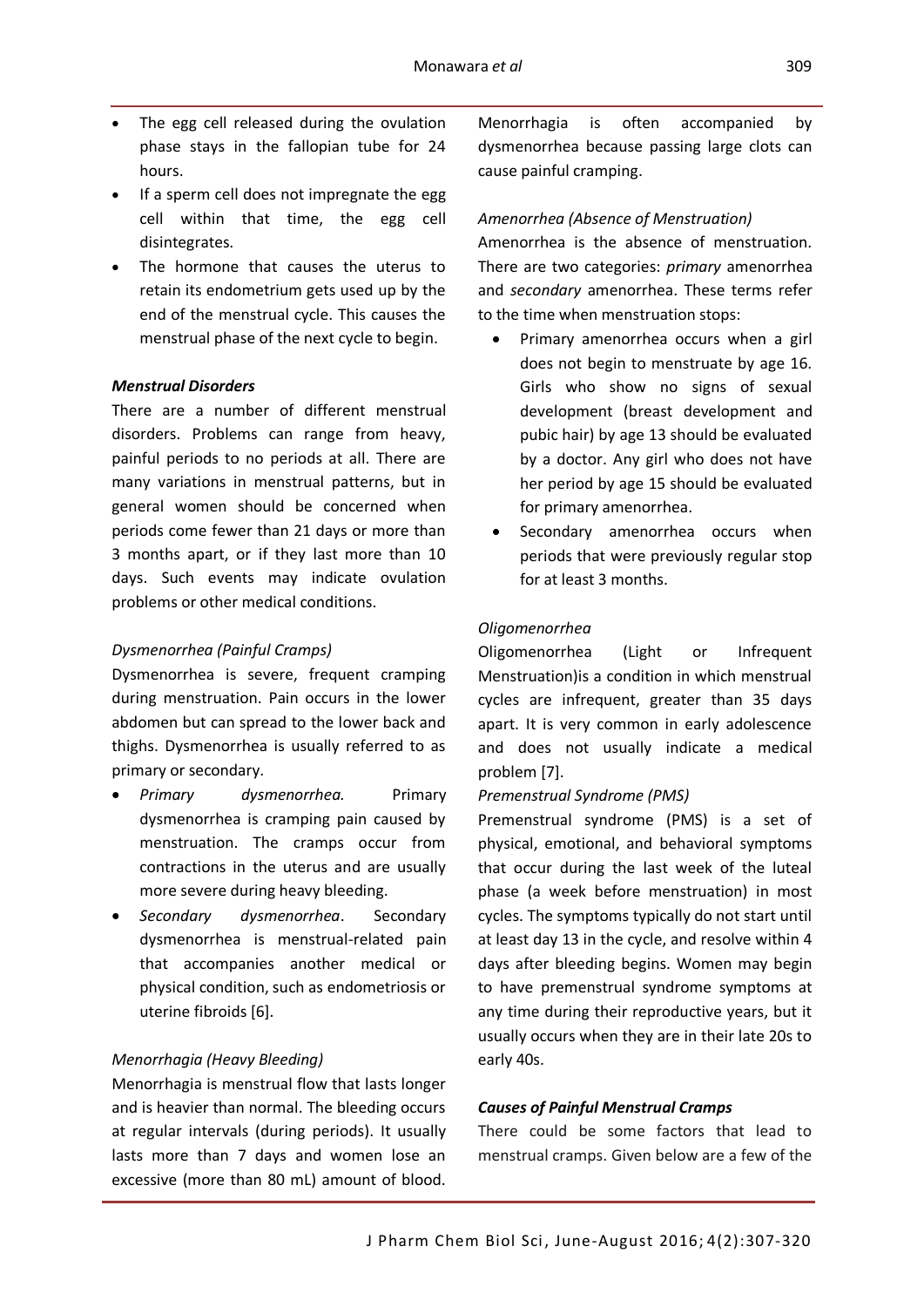health conditions that have been known to cause severe menstrual pain and cramps:

- **Hormonal imbalance** is one of the most common causes for menstrual cramps. The prostaglandins, which are hormonelike substances, trigger off contractions in the uterine muscles, which also leads to pain. The higher the level of prostaglandin, the more severe the menstrual cramps are likely to be occurred [8].
- **•** Pelvic Inflammatory Disease (PID), which is a disease or rather an infection, affecting the female reproductive organs (Fig.2). PID is one of the most serious complications of a [sexually transmitted](http://www.webmd.com/sexual-conditions/default.htm)  [disease](http://www.webmd.com/sexual-conditions/default.htm) in women: It can lead to irreversible damage to the uterus, ovaries, fallopian tubes, or other parts of the [female reproductive system,](http://www.webmd.com/sex-relationships/guide/your-guide-female-reproductive-system) and is the cause of cramps and also primary preventable [cause of infertility](http://www.webmd.com/infertility-and-reproduction/tc/fertility-problems-cause) in women [9].



**Fig.2: Pelvic Inflammatory Diseases [9]**

 **Uterine fibroids** are very common noncancerous (benign) growths that develop in the muscular wall of the uterus (Fig.3). They can range in size from very tiny (a quarter of an inch) to larger than a cantaloupe. Occasionally, they can cause the uterus to grow to the size of a five-month pregnancy.

In most cases, there is more than one fibroid in the uterus. While fibroids do not always cause symptoms, their size and location can lead to problems for some women, including pain and heavy bleeding [10].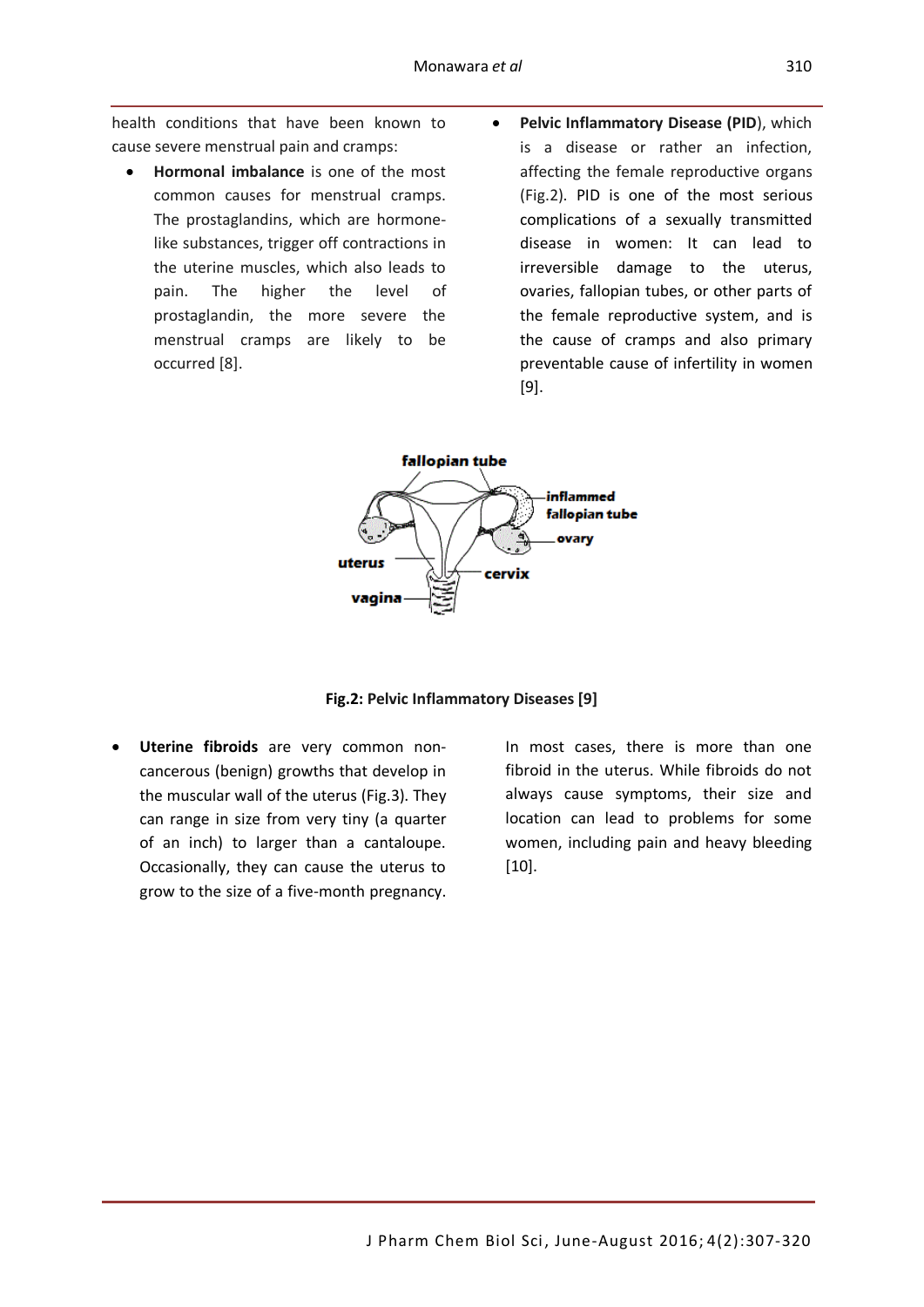

**Fig.3: Uterine fibroids [10]**

- **Cervical Stenosis,** where the opening of the cervix is quite small because of which, it impedes the flow of blood. This causes the pressure in the uterus to increase, along with the pain.
- **Adenomyosis** is a condition in which the inner lining of the uterus (the

endometrium) breaks through the muscle wall of the uterus (Fig.4). Adenomyosis can cause menstrual [cramps,](http://www.webmd.com/pain-management/muscle-spasms-cramps-charley-horse) lower abdominal pressure, and [bloating](http://www.webmd.com/digestive-disorders/diarrhea-10/bloated-bloating) before menstrual periods and can result in [heavy](http://www.webmd.com/women/guide/heavy-period-causes-treatments)  [periods](http://www.webmd.com/women/guide/heavy-period-causes-treatments) [11].



#### **Fig.4:Adenomyosis [11]**

 **Endometriosis** is a very painful health condition, where the tissues that are supposed to line the walls of the uterus get implanted in other parts of the body,

mainly the fallopian tubes, pelvic tissues and the ovaries (Fig.5) also cause menstrual problem [12].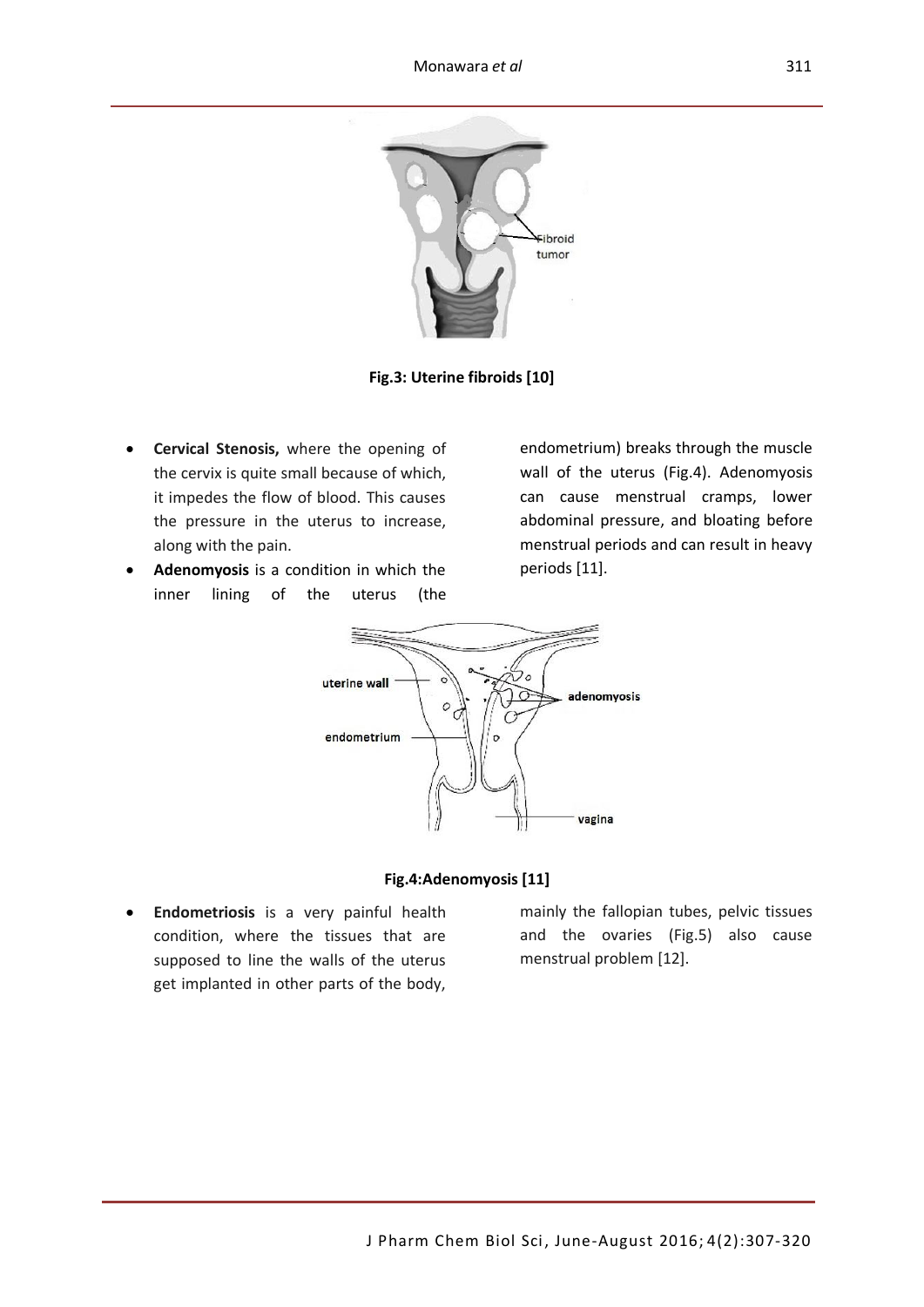

 **Fig.5: Endometriosis [12]**

 Pregnancy-related conditions are the most common causes of abnormal bleeding amongst women from the age of 20 to 40. Pain may accompany the abnormal bleeding. A late and/or painful, heavy period may be an early miscarriage or a 'blighted ovum' where the foetus fails to develop normally.

#### *Few Symptoms of Menstrual disorder*

Three most common symptoms present on both days, that is, the day before and first day of menstruation were lethargy and tiredness (first), depression (second), and inability to concentrate on work (third), other possible symptoms are Nausea or vomiting, Excess perspiration, Loose stools, Increase in the frequency of urination, Dizziness, Loss of appetite, Mood swings,Uneasiness.

*Complication associated with menstrual problem*

*Anemia(reduction in red blood cells)* 

Menorrhagia is the most common cause of anemia in premenopausal women. A blood loss of more than 80mL (around three tablespoons) per menstrual cycle can eventually lead to anemia Most cases of anemia are mild. Nevertheless, even mild anemia can reduce oxygen transport in the blood, causing fatigue and a diminished physical capacity. Moderateto-severe anemia can cause shortness of breath, rapid heart rate, lightheadedness, headaches, ringing in the ears (tinnitus),

irritability, pale skin, restless legs syndrome, and mental confusion [13].

- *Osteopenia (loss of bone density)* Amenorrhea caused by reduced estrogen levels is linked to osteopenia. Conditions that are associated with low estrogen levels include eating disorders, pituitary tumors, and premature ovarian failure.
- *[Osteoporosis](http://umm.edu/health/medical/reports/articles/osteoporosis) (more severe bone loss that increases fracture risk)* Osteoporosis is a condition characterized by progressive loss of bone density, thinning of bone tissue, and increased vulnerability to fractures. Osteoporosis may result from disease, dietary or hormonal deficiency.
- *Infertility*

Some conditions associated with heavy bleeding, such as ovulation abnormalities, fibroids, or endometriosis, are important contributors to [infertility.](http://umm.edu/health/medical/reports/articles/infertility-in-women) Many conditions that cause amenorrhea, such as ovulation abnormalities and polycystic ovary syndrome, can also cause infertility [14].

## *Ways to help treat Menstrual Cramping 1. Nutritional Considerations*

Adequate nutrition is very important and since, Dysmenorrhea is an inflammatory state in the body, it is important to avoid foods that increase inflammation response. High glycemic foods are known to increase levels of inflammatory chemicals in the body, including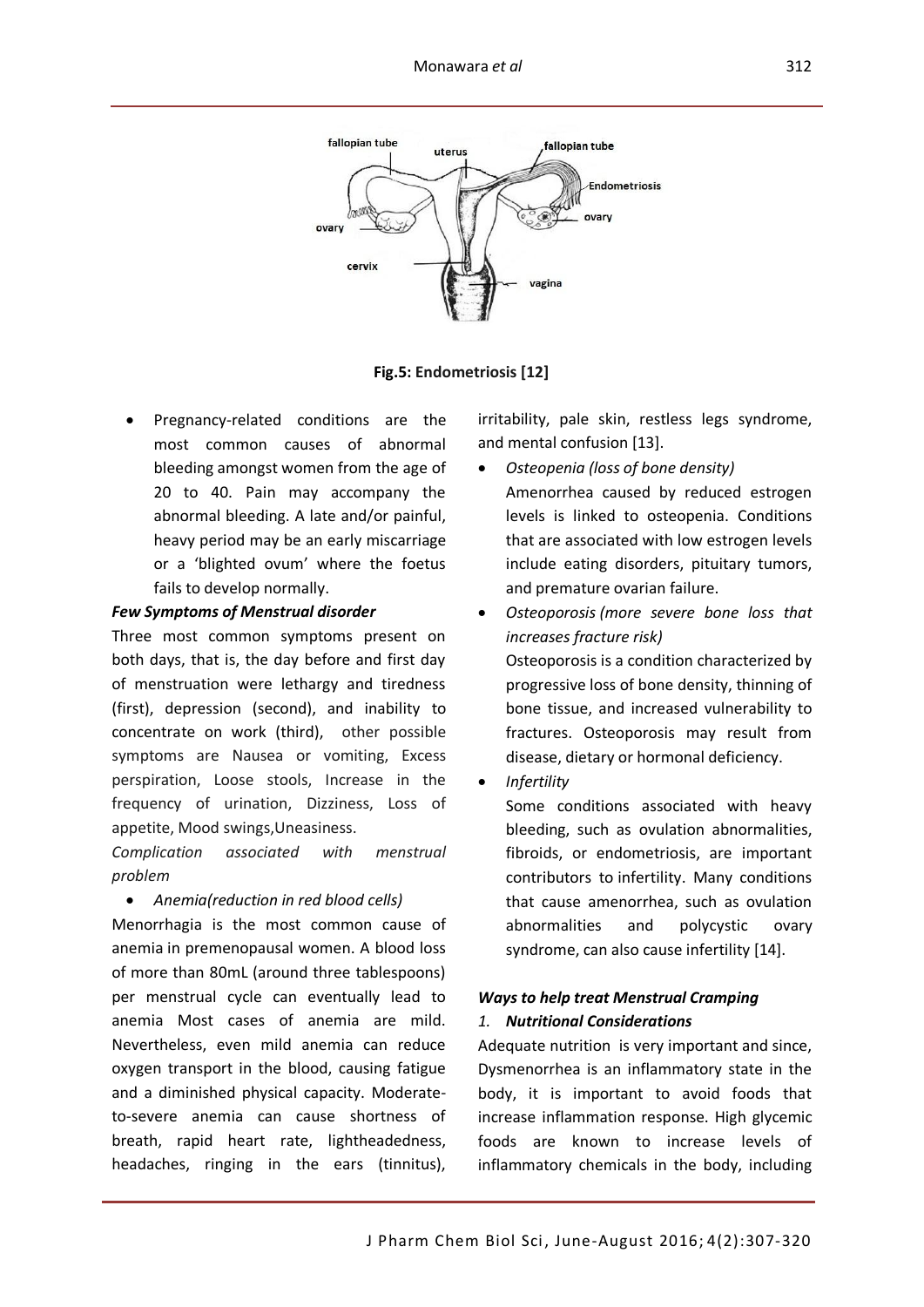PGF2. Therefore, food containing an antiinflammatory activity or anti-inflammatory diet is important.

The food habits that should be practiced to avoid or to get relief from dysmenorrhea are summarized in Table 1.

## **Table 1: Food habits or food supplement that should be practiced in case of dysmenorrhea**

| Avoid refined carbohydrates [15].                                             | Stick to whole grains like oats, millet, brown rice,<br>quinoa, etc. Eat only 3 servings of grains at most a<br>day.                                                                                                                                           |
|-------------------------------------------------------------------------------|----------------------------------------------------------------------------------------------------------------------------------------------------------------------------------------------------------------------------------------------------------------|
| Eliminate sugary foods and processed sugar<br>$[16]$ .                        | Choose very limited amounts of honey or agave.<br>Choose Stevia as a sweetener when possible.                                                                                                                                                                  |
| Consider eliminating dairy [17].                                              | Dairy products are congesting to the body and<br>many doctors have seen a reduction in menstrual<br>cramp pain in women who eliminated dairy<br>products. If you choose dairy, try to purchase<br>organic or organic raw dairy only to avoid added<br>hormones |
| Reduce red meat and egg yolk consumption to<br>at most 2-3 times a week [18]. | This is because both red meat and egg yolk are high<br>in arachidonic acid (AA). This has been found to<br>increase cellular inflammation                                                                                                                      |

## *2. Important Nutritional Supplements:*

Several studies have indicated that certain vitamins are very effective in reducing the severity of menstrual cramps. Following a healthy diet is very important at all times and

not just during menstrual cycle. However, healthy foods can help restore energy levels and reduce lethargy, tiredness, weakness and fatigue. Some of the foods that should be included in a diet for menstrual cramps given in Table 2.

## **Table 2: Daily requirement of nutritional supplements for menstrual disorders**

| Vitamin A                      | Vitamin A is an important nutrient in the growth and           |
|--------------------------------|----------------------------------------------------------------|
|                                | development of adolescents and ensures healthy endometrial     |
|                                | growth. Women with normal menstrual loss appear to have        |
|                                | significantly better levels of vitamin A than women with       |
|                                | menorrhagia. When the women with heavy menstrual loss          |
|                                | were given vitamin A [19].                                     |
| Magnesium                      | Magnesium supplements reduce PMS symptoms such as aches        |
|                                | and pains, depression, irritability, mood swings and fluid     |
|                                | retention. Magnesium helps to relax smooth muscle tissue. It   |
|                                | has been shown to reduce menstrual cramping greatly[20].       |
| Omega-6 essential fatty acids  | Borage oil and Evening Primrose Oil are high in Omega-6 fatty  |
| (EFAs)                         | acids. Omega-6 fats can assist fertility by improving          |
|                                | reproductive cell structure, decrease risk of inflammation and |
|                                | improve the condition of organs in the body. Borage and EPO    |
|                                | tone the uterus [21].                                          |
| <b>Fermented Cod Liver Oil</b> | Provides many of the necessary building blocks for hormone     |
|                                | production including Vitamins A, D, and K. It also is a great  |
|                                | source of Omega-3s and beneficial fats [22].                   |
| Gelatin                        | Is a great source of calcium, magnesium and phosphate? It      |
|                                | supports hormone production and digestive health and helps     |
|                                | sooth inflammation, especially in joints [23].                 |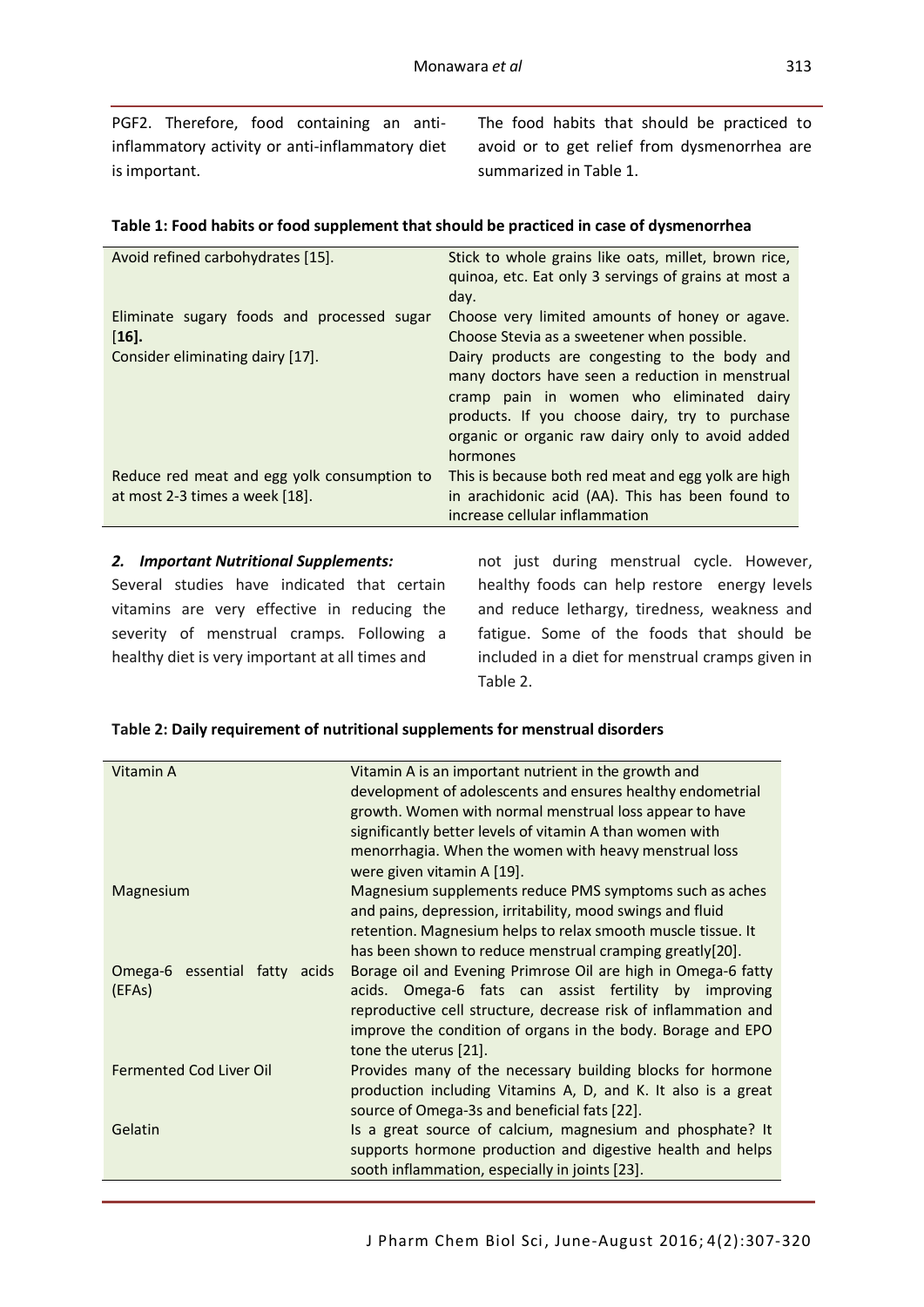## *3. Herbal Support for Dysmennorhea:*

Medicinal herbs are significant source of dysmenorrheal drugs. Mono and poly-herbal preparations have been used in various disorders. According to one estimate, more than 700 mono and poly-herbal preparations in the form of decoction, tincture, tablets and

capsules from more than 100 plants are in clinical use. A drug having beneficial effect on the heavy bleeding during menstruation is known as anti dysmenorrheal drug. There are a number of herbs that can affect the activity of the uterine muscle, someare listed in Table 3

| <b>Scientific name</b>          | <b>Common</b>       | <b>Parts</b>    | <b>Method of use</b>                                                                               |
|---------------------------------|---------------------|-----------------|----------------------------------------------------------------------------------------------------|
|                                 | name                | used            |                                                                                                    |
|                                 | (English)           |                 |                                                                                                    |
| RubusidaeusL;Rosaceae           | Red raspberry       | Leaf            | Make a strong cup of raspberry leaf tea and                                                        |
|                                 |                     |                 | added into it the juice of an orange. Take 3 cups                                                  |
|                                 |                     |                 | of this mixture daily during menstruation if pain is<br>occured[24].                               |
| OcimumbasilicumL;lamiac         | <b>Basil</b>        | Leaf            | Add 15 ml of basil leaves extract to one cup of                                                    |
| eae                             |                     |                 | boiling water. Cover tightly and allow it to cool.                                                 |
|                                 |                     |                 | Drink this every few hours to relif cramps[25].                                                    |
| Cinnamomumzeylanicumj           | Cinnamon            | <b>Bark</b>     | Cinnamon is hot and aromatic herb, and it is                                                       |
| .presl;Lauraceeae               |                     |                 | taken at a dose of up to 1 g three times per day as                                                |
|                                 |                     |                 | an infusion, or as part of a herbal tea formula at a                                               |
|                                 |                     |                 | dose of between 2-4 ml, three times daily[26].                                                     |
| Foeniculum<br>vulgaris          | Fennel              | Seeds           | Adding 4 gm of fennel seeds to a cup of boiling                                                    |
| Mill;Apiaceae                   |                     |                 | water simmer the mixture on low heat for five                                                      |
|                                 |                     |                 | minutes then removed from heat and strain the                                                      |
|                                 |                     |                 | tea and add honey and mix well. Drink this herbal                                                  |
|                                 |                     |                 | tea two times daily beginning three days before<br>the expected start date[27].                    |
| ZingiberofficinaleRoscoe;       | Ginger              | Rhizo           | Ginger can be taken as a fresh or decoction of                                                     |
| Zingiberaceae                   |                     | me,             | rhizome or as tincture. The extract (tincture) is                                                  |
|                                 |                     | ginger          | taken at a dose of 2.5-3 ml depending on                                                           |
|                                 |                     | root            | strength. During menstruation lower doses                                                          |
|                                 |                     |                 | preferable [28].                                                                                   |
| ValerianaofficinalisL; Valer    | Valerian            | Leaves          | 2 ml ofvaleriana tincture is taken every 3-4 hours                                                 |
| ianaceae                        |                     |                 | as needed for pain[29].                                                                            |
| Viburnum                        | <b>Cramps Bark</b>  | <b>Bark</b>     | 1ml of bark tincture takenevery 2-3 hours during                                                   |
| opulusL;Honeysuckle<br>Viburnum | <b>Black haw</b>    | <b>Bark</b>     | cramps [30].<br>Tincture of black haw is taken at a dose of 1ml                                    |
| prunifoliumL;Caprifoliace       |                     |                 | every 2-4hoursduring menstruation[31].                                                             |
| ae                              |                     |                 |                                                                                                    |
| CimicifugaracemosaL;Ran         | <b>Black Cohosh</b> | Dried           | The usual dose ofBlack cohoshis between 1ml-2                                                      |
| unculaceae                      |                     | root            | ml of tincture, two to three times daily used                                                      |
|                                 |                     |                 | during menstruation [32].                                                                          |
| LeonuruscardiacaL;Lamia         | Motherwort          | Fresh<br>/dried | The fresh or dried leaves of Motherwort is used in<br>the infusion form and the recommended dosage |
| ceae                            |                     | leaves          | is 2-6 ml of 1 in 5 tincture or 2-4 ml of 1:1 fluid                                                |
|                                 |                     |                 | extract, and taken<br>three times daily before                                                     |

#### **Table 3: List of common herbs used in uterine disorder**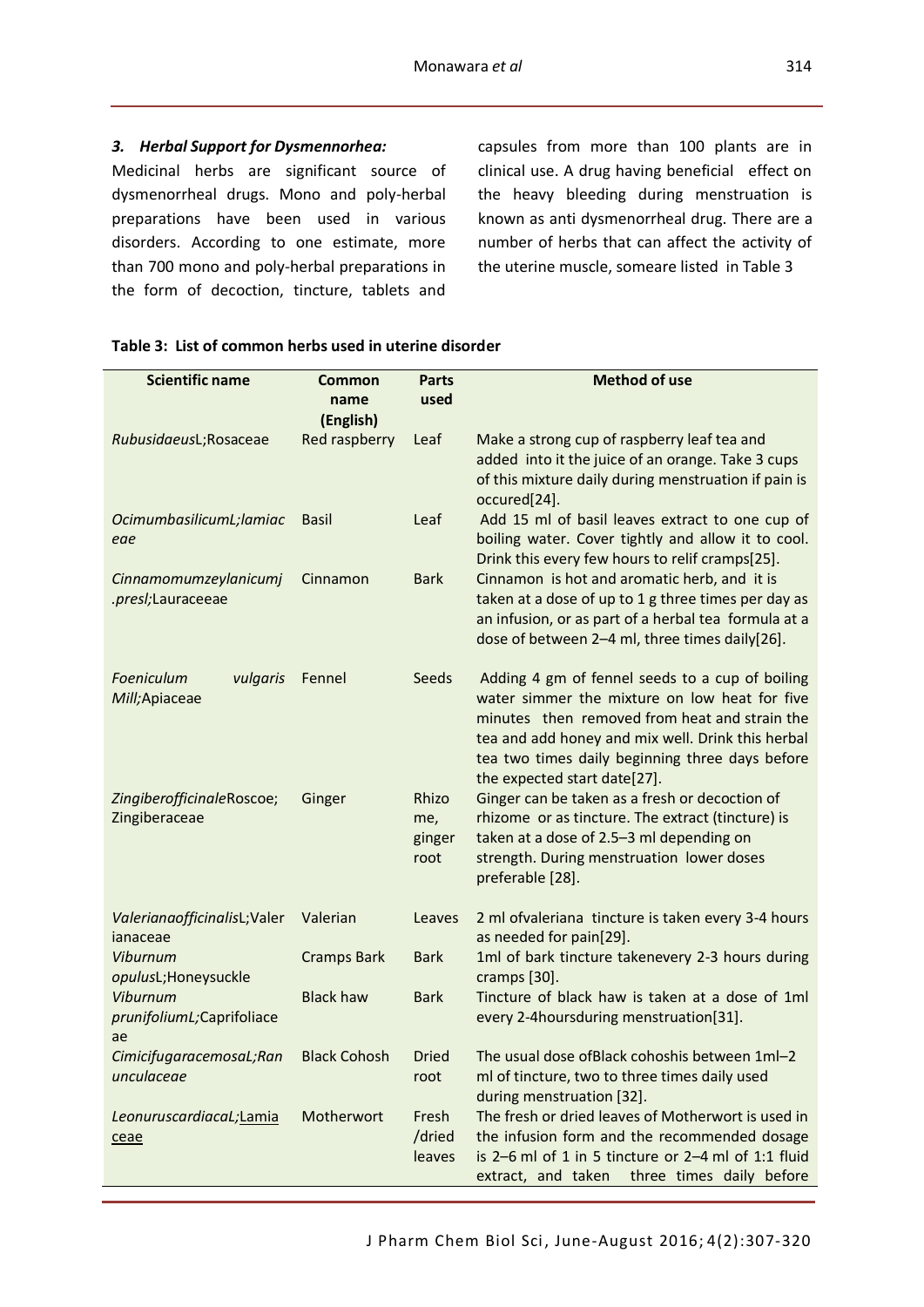|                             |                |       | expected date of menstruation [33].                               |
|-----------------------------|----------------|-------|-------------------------------------------------------------------|
| PiscidiaerythrinaL;Fabace   | Jamaican       | Root  | It is a Cooling herb and it is used at a dose of                  |
| ae.                         | dogwood        | bark  | between 2-8 ml three times per day during                         |
|                             |                |       | cramps [34]                                                       |
| HypericumperforatumL;H      | St John's wort | Leaf  | The tincture of this herb is taken at a doses of                  |
| ypericaceae                 |                |       | range from 2-8 ml per day during                                  |
|                             |                |       | menstruation[35].                                                 |
| Matricariachamomilla;Ast    | Chamomile      | Leaf  | One cup of boiling water is poured into a cup                     |
| eraceae                     |                |       | containing a chamomile tea bag. Cover and let it                  |
|                             |                |       | steep for 10 to 15 minutes. Squeeze out the tea                   |
|                             |                |       | bag and add some lemon juice or honey as                          |
|                             |                |       | desired.then drink at least two cups ofchamomile                  |
|                             |                |       | tea a day during the week before menstrual                        |
|                             |                |       | period [36].                                                      |
| PetroselinumcrispumL;Api    | Parsley        | Leaf  | The fresh leaves of parsley is Pour in one cup of                 |
| aceae                       |                |       | boiling water and then it steep for five minutes.                 |
|                             |                |       | Strain the solution and drink the tea                             |
|                             |                |       | immediately. Drink this tea twice a day during                    |
|                             |                |       | periods to minimize pain[37].                                     |
| Pulsatilla<br>vulgaris      | Pasque         | Whole | The herb pasque is as Warm with a Cooling                         |
| L;Ranunculaceae             | Flower         | herb  | potential. The tincture (dried plant) is taken at a               |
|                             |                |       | standard dose of 1-2 ml of the daily during                       |
|                             |                |       | periods[38].                                                      |
| Tanacetumparthenium L;      | Feverfew       | Leaf  | The effective dose of feverfew herb can use                       |
| Asteraceae                  |                |       | quite low at 50-100 mg per day if pain is                         |
|                             | Cnidium        | Rhizo | occured[39].<br>Cnidiumis acrid and warm herb and it is used as a |
| Ligusticumstriatum          |                |       | fluid extract it can be taken at doses of 2-6 ml,                 |
| DC;Apiaceae                 |                | mes.  | one to three times per day during periods[40                      |
| AchilleamillefoliumL;Com    | Yarrow         | Whole | Yarrow herb is taken by makeingtea and it is                      |
| positae                     |                | Herb  | prepared by covering 15 g of the dried herb with                  |
|                             |                |       | boiling water and infusing overnight. After                       |
|                             |                |       | straining, the tea is taken in divided doses over                 |
|                             |                |       | the next day during times of heavy                                |
|                             |                |       | menstruation[41].                                                 |
| Alchemilla vulgaris         | Ladies'        | Root  | This herb should be used at the high end ofthe                    |
| L;Rosaceae                  | mantle         | or    | dose range: 1.5-2.5 ml three times daily to                       |
|                             |                | herb  | reduce menorrhagia[42].                                           |
| <b>Hydrastis Canadensis</b> | Golden seal    | Rhizo | The tincture of Golden Seal rhizome is used at a                  |
| L;Ranunculaceae             |                | mes   | dose of 1ml-2 ml, three times dailyto reduce the                  |
|                             |                |       | pain [43].                                                        |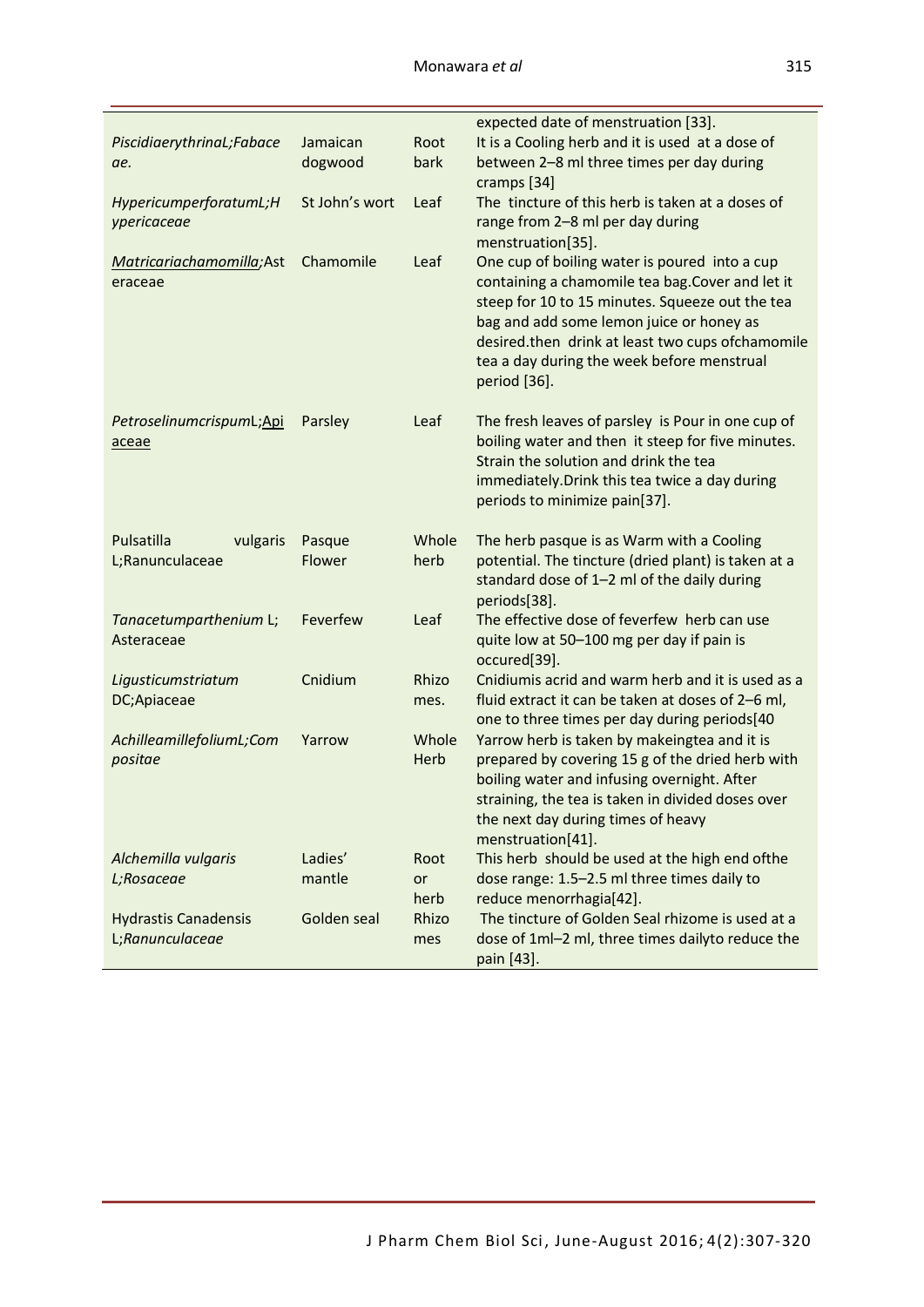## *4. Benefits of Aroma therapy for Painful Menstrual Cramps*

Essential Oil Massage blends or hot compress are another form of pain relief for menstrual cramps. The aromatherapy massage that should be performed each day between periodslead to a significant reduction in the number of days of menstrual pain. Below are some of the best aromatherapy for painful cramp.

**Heat** 

Applying heat on the lower abdomen is the easiest way to control menstrual cramps. Heat helps relax the contracting muscles in the uterus. Alternatively Place a heating pad over the lower part of abdomen and lower back or alternatively use a plastic bottle filled with hot water and apply the heat until the pain is reduced [44].

**German Chamomile**

*(MatricariachamomillaL;* [Asteraceae\)](https://en.wikipedia.org/wiki/Asteraceae) German chamomile oil is best known for its ability to reduce inflammation. This oil is a deep blue in color due to the presence of azulene. It also has some pain reducing effects, promotes calming of the nerves, reduces anger, irritability and depression which are very common symptoms during menstruation [45].

 **Sweet Marjoram** *(OriganummarjoranaL;* [Lamiaceae\)](https://en.wikipedia.org/wiki/Lamiaceae)

This is also a great oil for menstrual cramps it reduces pain on all levels. For better result it is use with a hot compress on the abdomen when menstrual crampsoccur[46].

 **Sweet Fennel** *(FoeniculumvulgareMill;* [Apiaceae](https://en.wikipedia.org/wiki/Apiaceae)*)*

*The essential oil of fennel*have the ability to assist in promoting *menstruation (menses*) and regulating the monthly discharge, but although these oils are

very helpful in *treating problems* of pain associated during menses.

- **Lavender oil (***[Lavandulalatifolia](https://en.wikipedia.org/wiki/Lavandula_latifolia)*l; Lamiaceae) This [essential oil](https://en.wikipedia.org/wiki/Essential_oil) obtained by [distillation](https://en.wikipedia.org/wiki/Distillation) from the flower spikes of certain species of [lavenderi](https://en.wikipedia.org/wiki/Lavender),e*[Lavandulalatifolia](https://en.wikipedia.org/wiki/Lavandula_latifolia)* can relieve anxiety, depression and pain during menstruation [47].
- **Clary Sage oil** (*Salvia SclareaL;Labiatae)* The Essential Oil of clary is extracted by steam distillation from the buds and leaves of the Clary Sage plant of *Salvia Sclarea, it* regulated menstrual cycles, and alleviated symptoms of menopause [48].

## *5. Physical activity for menstrual disorder***:**

Regular physical activity is very important for promoting the flow of qi in the body. A lack of exercise can increase the severity and duration of symptoms associated with dysmenorrhea. In addition to a regular physical exercise regimen, a good moving meditation can help balance the emotions, reduce stress, strengthen the organs, and regulate menstruation.Regular exercise, including exercise right before and during your menstrual cycle can and will help lessen the severity of menstrual cramping. Swimming can alsolessen menstrual flow, and lessen cramps [49].

## *6. Self Acupressure for menstrual pain*

Acupressure and reflexology are alternative medicine techniques that are based on the theory of holistic self-healing using solely physical pressure. The pressure applied at specific points helps in increasing the flow of life energy through the meridians and clears the blockages. PMS or premenstrual syndrome is a batch of symptoms that are linked with the menstrual it can surely disrupt normal life of a woman for a few days. Acupressure therapy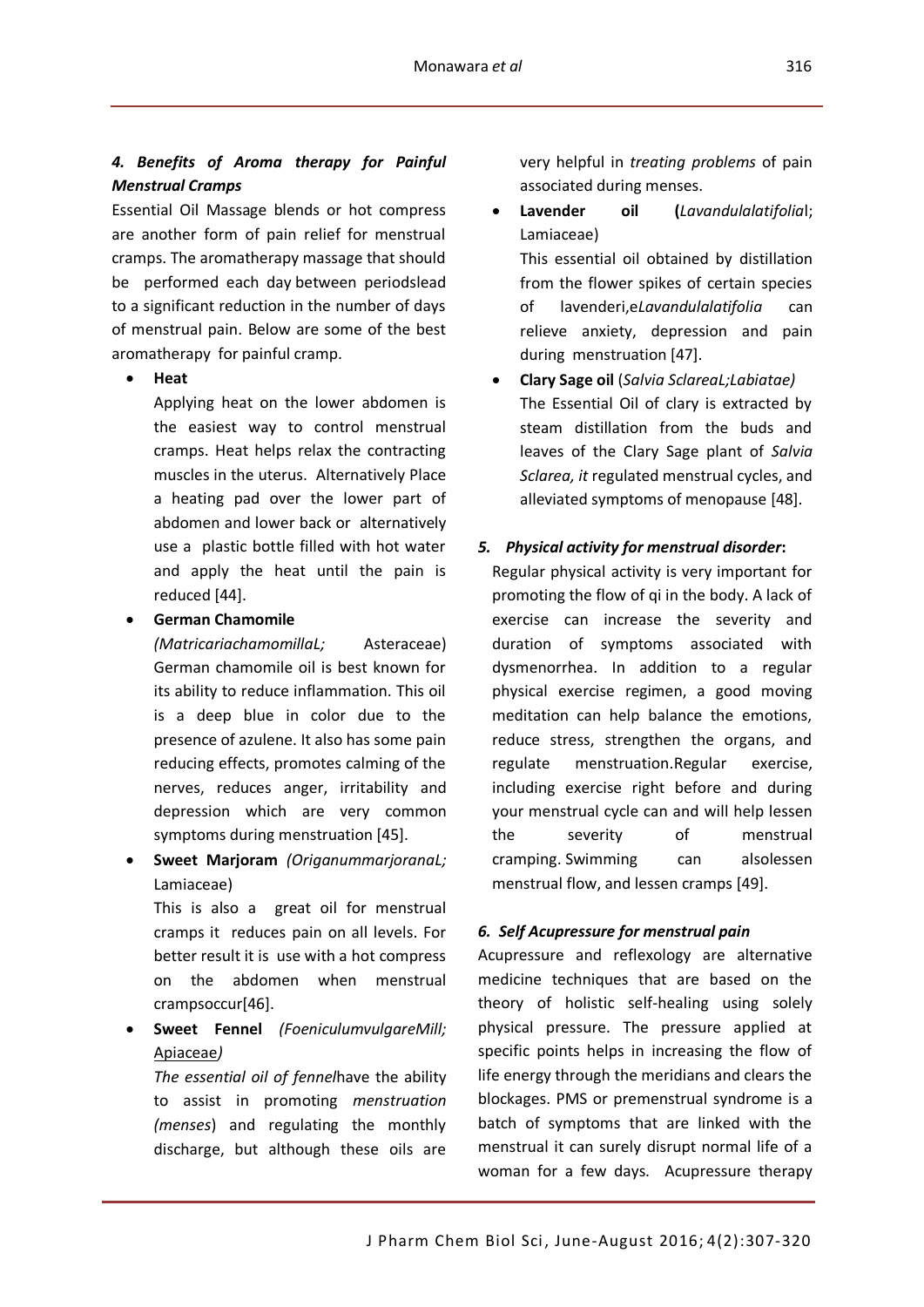can be used to treat the symptoms of PMS quite successfully. Below listed some of the most important points ranging from various parts of the body that are useful for acupressure treatment of premenstrual syndrome.

#### $\bullet$ **Points on Abdomen**

The most important acupressure treatment points for relieving PMS symptoms is located in the abdomen like Mansion Cottage( In the pelvic area, in the middle of the crease where the leg joins the trunk of the body ), Rushing Door(In the pelvic area, in the middle of the crease where the leg joins the trunk of the body ), Sea of Energy( Two finger widths below the belly button).stimulating these points by applying soft pressure using palms and fingers can help in relieving menstruation related discomfort[50].

## *Points on the Back*

A few of the acupressure points related to PMS are located on the back of the body such as Womb and Vitals (This pair of points are located right outside the sacrum – the bony area at the base of the spice, midway between the hipbone and the base of the buttocks), Sacral Points(These points are located in the sacrum, right at the base of the pelvis),and stimulating these points not only helps in relieving abdominal cramps, but also soothes lower back pain[51].

## *Points on Legs*

The reflexology points present on the legs suchasThree Yin Crossing (Four finger widths above the inner anklebone close to the back of the shinbone), Grandfather Grandson( In the upper arch of the foot, one thumb width from the ball of the foot ) are help in improving blood flow to the lower part of the body and helps in reducing bloating by driving out excess fluid from the body[52].

## *Point on Arms*

One of the most important points of acupressure therapy– the Union Valley point, there stimulation of which helps in treating a wide range of health problems.**Union Valley Point(** This acupressure point is located in the fleshy joint between the thumb and index finger on both hands). Stimulating this point by applying pressure on the fleshy region helps in normalizing delayed and irregular periods, calms the uterine muscles and treats infertility [53].

## **CONCLUSION**

In this review we discussed about medicinal plants and some alternative home remedies for the treatment of menstrual disorder. Menstrual problem (i.e *Dysmenorrhea***,** *Amenorrhea*) is a chronic disease which leads to various complications on long standing. Allopathic medicines are not effective in treating the disease leading to various adverse effects. Hence medicinal plants are the best alternative for the treatment of menstrual problem. The plant species have proved their efficacy in reducing problem. Folklore medicinal plants are mostly used for rural areas; because the availability of lavish amount of medicinal plants those areas.

## **CONFLICT OF INTEREST STATEMENT**

The authors declare that they have no conflict of interests.

## **REFERENCES**

- 1. Biggs WS, Demuth RH. Premenstrual syndrome and premenstrual dysphoric disorder. Am Family Phys 2011; 84(8): 918- 924.
- 2. Casablanca Y. Management of dysfunctional uterine bleeding. Obstet Gynecol Clin North Am 2008; 35(2):219- 234.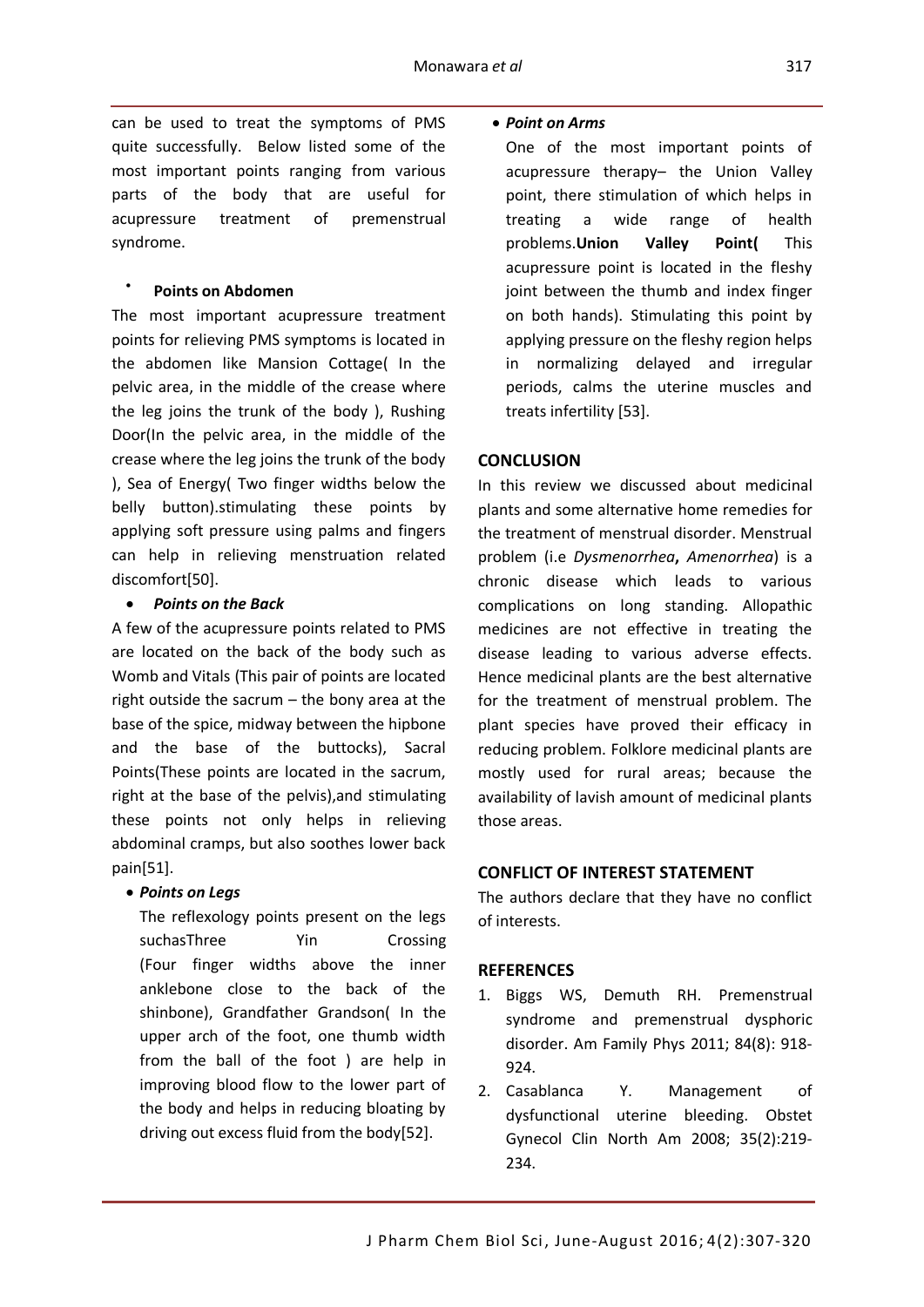- 3. Laufer A, Breech MR. Menstruation in girls and adolescents: using the menstrual cycle as a vital sign. Pediatrics 2006; 118(5): 2245–2250.
- 4. Silverthorn, Dee Unglaub. Human Physiology: An Integrated Approach. Glenview, IL: Pearson Education; 2013, p 850.
- 5. [Menstruation and the menstrual cycle fact](http://www.womenshealth.gov/publications/our-publications/fact-sheet/menstruation.html)  [sheet.](http://www.womenshealth.gov/publications/our-publications/fact-sheet/menstruation.html) USA: Office of Women's Health; 2014.
- 6. Osayande AS, Mehulic S .Diagnosis and initial management of dysmenorrhea. Am Family Phys 2014; 89 (5): 341–346.
- 7. Cho SH, Hwang EW. Acupuncture for primary dysmenorrhea: a systematic review. BJOG 2010; 117(5):509-521.
- 8. Bhattacharya S, Middletone LJ, Tsourapas A, Lee AJ, Champaneria R, Daniels JP. Hysterectomy, endometrial ablation and Mirena for heavy menstrual bleeding; a systematic review of clinical effectiveness and cost-effectiveness analysis, Health Technol Assess 2011; 15 (19): 1-252.
- 9. Mitchell C, Prabhu M. Pelvic inflammatory disease: current concepts in pathogenesid, diagnosis and treatment. Infect Dis Clin North Am 2010; 27 (4): 793-809.
- 10. Wallach EE, Vlahos NF. Uterine myomas: an overview of development, clinical features, and management. Obstet Gynecol 2004; 104 (2): 393–406.
- 11. Matalliotakis I, Kourtis A, Panidis D. Adenomyosis, Obst Gynecol Clin North America 2003; 30(1): 63-82.
- 12. Bulletti C, Coccia ME, Battistoni S, Boini A. [Endometriosis and infertility.](https://www.ncbi.nlm.nih.gov/pmc/articles/PMC2941592) J Assist Reprod Genet 27(8): 441–447.
- 13. Kaunitz AM, Meredith S, Inki P, Kubba A, Sanchez-Ramos L. Levonorgestrel-releasing intrauterine system and endometrial ablation in heavy menstrual bleeding. A systematic review and meta-analysis. Obstet Gynecol 2009; 113(5):1104-16.
- 14. Uriel H. History and trajectory of PMS towards a balanced adaptation and a biosocial homeostasis. J Repro Infant Psychol 2006; 24(4): 336-346.
- 15. Usuki S, Nakauchi T, Higa S, Someya K. The Improvement of luteal Insufficiency in Fecund Women by Tokishakuyakusan treatment. The Am J Chinese Med 2002; 30 (2,3): 327-338.
- 16. Balbi C, Musone R, Menditto A. Influence of menstrual factors and dietary habits on menstrual pain in adolescence age. Eur J Obstet Gynecol Reprod Biol 2000; 91(2): 143-148
- 17. Penland JG, Johnson PE. Dietary calcium and manganese effects on menstrual cycle symptoms. Am J Obstet Gynecol 1993; 168: 1417-1423.
- 18. Dennehy CE. The use of herbs and dietary supplements in gynecology: an evidencebased review. J Midwifery Womens Health 2006; 51(6): 402-406.
- 19. Brabin L, Brabin BJ.The cost of successful adolescent growth and development in relation to iron and vitamin A status. Am J Clin Nutr 1992; 55(5): 955-958.
- 20. Guerrera MP, Volpe SL, Mao JJ. Therapeutic uses of magnesium. Am Fam Physician 2009; 80(2): 157-162.
- 21. Sohrabi N, Kashanian M, Ghafoori SS, Malakout SK. Evaluation of the effect of omega 3-fatty acids in the treatment of premenstrual syndrome. Complement Ther Med 2013;21(3);141-146
- 22. Bope and Kellerman: Conn Current Therapy 2013.  $1<sup>st</sup>$  ed. Philadelphia, PA: Elsevier Saunders; 2012.
- 23. Yuichiro I, Shuji I, Akira K, Eisuke K, Makiyo H, Seiji K, Toyohiro O, Tsuneo I. Uterine artery embolization by use of porous gelatin particle for symptomatic uterine leiomyomas. Japanese J Radiol 2015; 33(8): 461-470.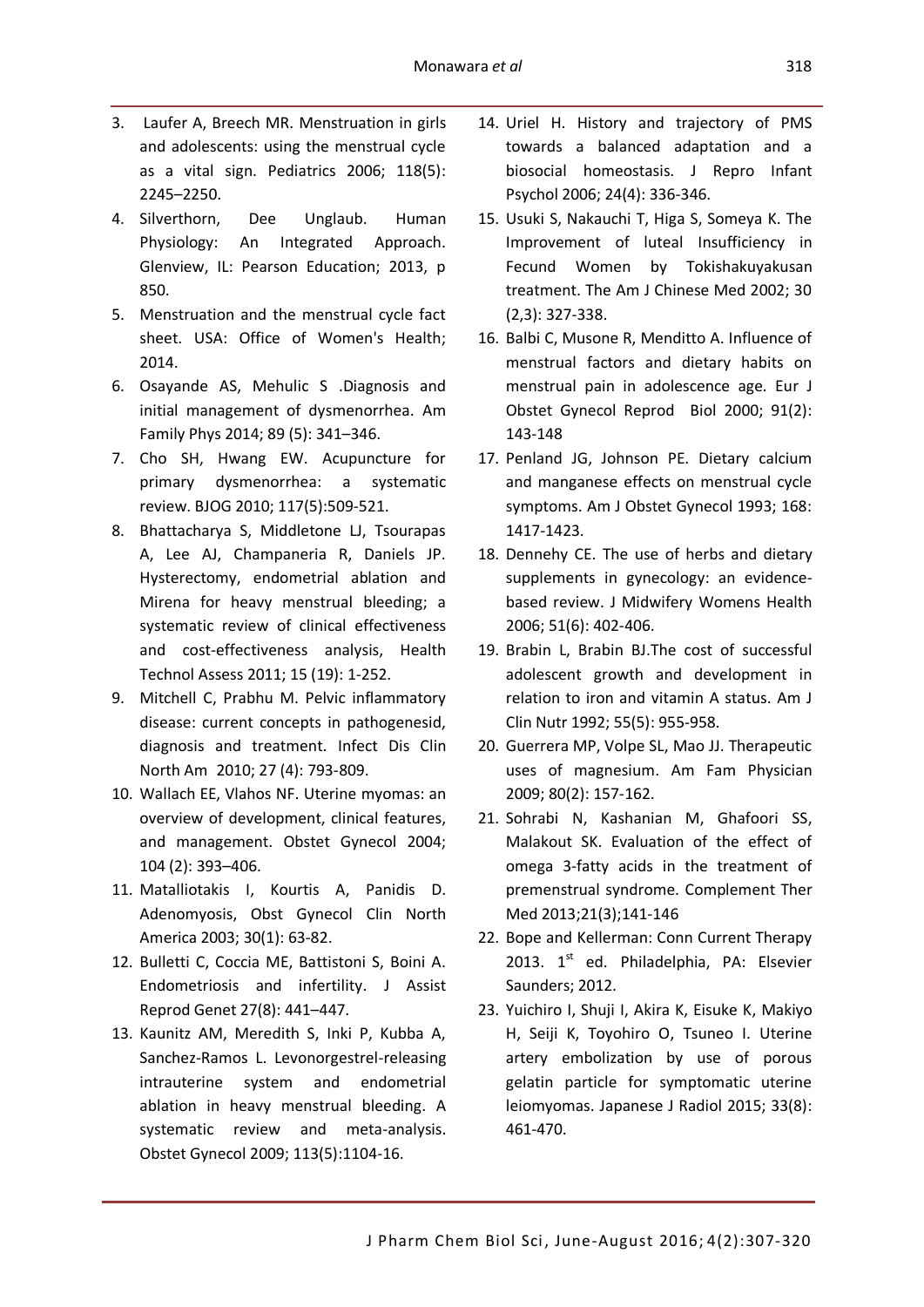- 24. Burn JH, Withell ER. A principle in raspberry leaves which relaxes uterin muscle. Lancet 1941; 2(6149): 1–3.
- 25. Khodayari N, Moatar F. Efficacy of traditional medicine for the treatment of primary dysmenorrhoea. Iran J Pharm Res 2004; 3:37-43.
- 26. Akhavan Amjadi M, Mojab F, Shahbaz-Zadegan S. Effect of Cinnamomum zeylanicum on the severity and systemic manifestations of dysmennorhoea. Med J Arak Uni 2009; 9: 204-209.
- 27. Ghodsi Z, Asltoghiri M. The effect of fennel on pain quality, symptoms, and menstrual duration in primary dysmenorrheal. J Pediatr Adolesc Gynecol 2014; 27(5): 283- 286
- 28. Mascolo N, Jain R, Jain SC, Capasso F. Ethnopharmacologic investigations of ginger (*Zingiber officinale*). J Ethnopharmacol 1989; 27 (1–2):129–140.
- 29. Mirabi P, Doulatian M, Mojab F, Alavimajid H. Effect of *Valeriana officinalis* on the systemic manifestations of dysmenorrhoea. Int J Gynecol Obstet 2011;115:285-288.
- 30. Jarboe C, Schmidt C, Nicholson J and Zirvi K. Uterine Relaxant Properties of Vibernum. Nature 1966; 19:837-846.
- 31. Evans W, Harne W, Krantz J. Menstrual cramps; An Herbal approach. 1942; 174- 177.
- 32. Jarry H, Harnischfeger G, Duker E. Studies on the endocrine efficacy of the constituents of *Cimici fugaracemosa*, *In vitro* binding of constituents tooestrogen receptors. Planta Med 1948; 4(9):94-98.
- 33. Weiss RF. Herbal Medicine, AB Arcanum. London: Gothenburg, Sweden and Beaconsfield; 1988, p 279.
- 34. Costello CH, Butler CL. An investigation of Piscidiaerythrina (Jamacia dogwood). J Am Pharm Assoc 1948; 37(3): 89-97.
- 35. Van Gurp G, Meterissian GB, Haiek LN. St John's wort or sertraline Randomized

controlled trial in primary care. Can Fam Physician 2002; 48: 905-912.

- 36. Barene I, Daberte I, Zvirgzdina L, Iriste V, The complex technology on products of German chamomile. Medicina 2003; 39: 127-131.
- 37. Wang ZL, Sun PP, Li TX. Pulsatilla decoction treat inflammatory bowel disease by activating NLRP3. Zhong Yao 2012; 35 (8): 1280-1286.
- 38. Anil P, Manish S, Garvendra S, Vijay B. Feverfew (*Tanacetum parthenium*). Systemic Rev 2011; 5 (9): 103-110.
- 39. Hoffmann D. Thorson's Guide to Medical Herbalism. UK: Thorson's; 1991, p146.
- 40. Chandler RF, Hooper SN. Ethnobotany and phytochemistry of Yarrow, *Achilleamille folium*, Compostitae. Econ Bot 1982; 36(2): 203-223.
- 41. Jonadet M, MeunierM, Villie T. Flavonoids extracted from Ribiesnigrum L and *Alchemilla vulgaris* L, I. *In vitro* inhibitory activities on the enzyme elastase, trypsin and α-chymotrypsin. II. Angio protective activities compared *in vivo,* J Pharmacol 1986;17(1): 21-27.
- 42. Zargari A. Medicinal plants.  $4<sup>th</sup>$  ed. Tehran: Tehran Univ. Pub; 1982, p 651.
- 43. Jamieson DJ, Stegge JF. The prevalence of dysmenorrheal, dyspareunia, pelvic pain and irritable bowel syndrome in primary care practices. Obstet Gynecol 1996; 87: 55- 58.
- 44. McIntyre A. The Complete Woman's Herbal. Rydalmere, NSW: Hodder Headline Australia Pty Ltd.; 1995, p 110.
- 45. Graz B, Savoy M, Buclin T, Bonvin E. Dysmenorrhea: patience, pills or hot-water bottle. Rev Med Suisse 2014;10 (452):2285- 2288.
- 46. Ali-Shtayeh MS, Yaniv Z, Mahajna J. Ethnobotanical survey in the Palestinian area, a classification of the healing potential of medicinal plants. J Ethnopharmacol 2000; 73(1-2):221-232.